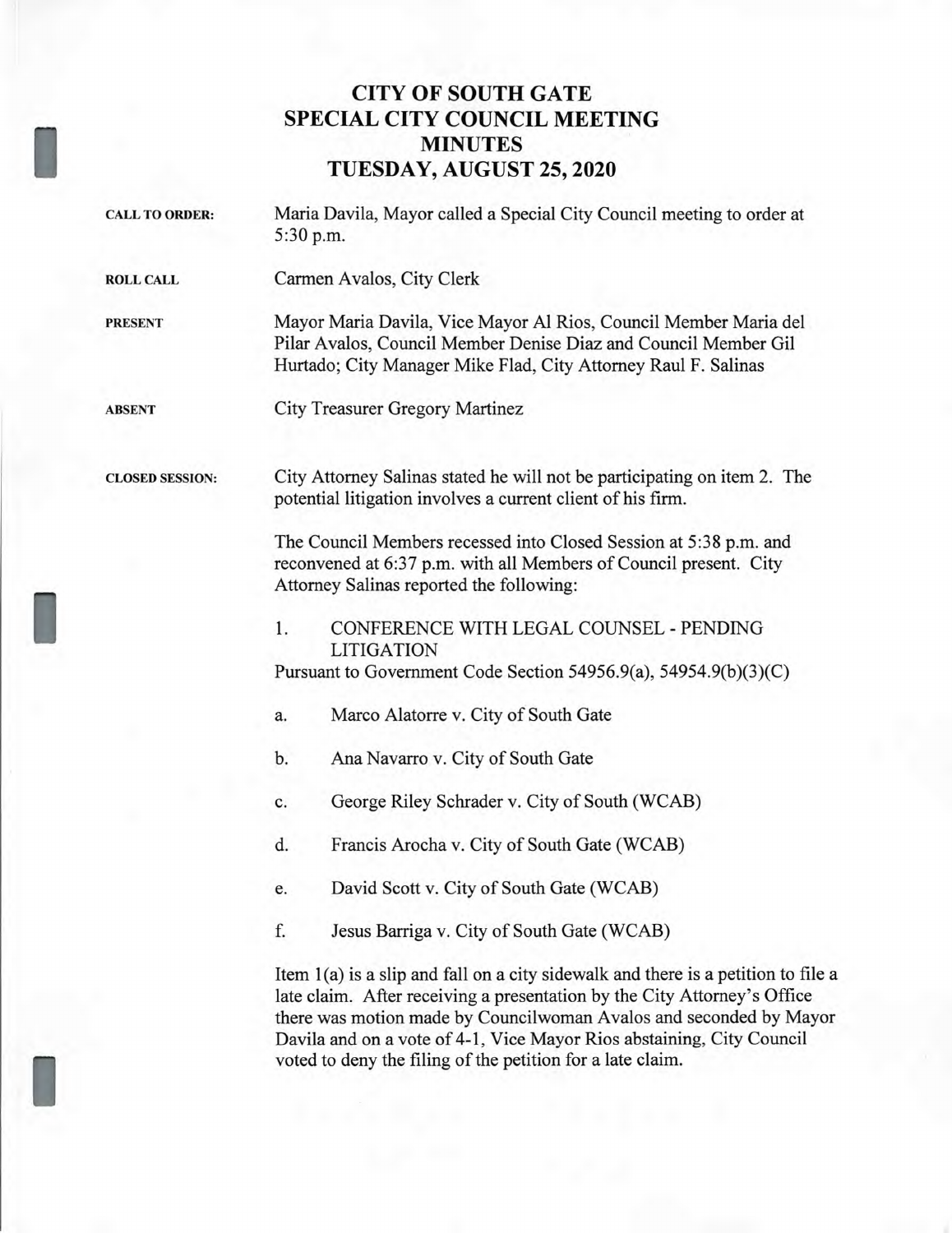#### SPECIAL CITY COUNCIL MEETING MINUTES OF AUGUST 25, 2020

Item 1(b) is an ongoing litigation. The City Council received a report by the City Attorney's Office. Upon completion of that report and on a motion made by Councilwoman Avalos and seconded by Council Member Hurtado and on a vote of 5-0, the City Council authorized the filing of a cross-complained in the action in that matter.

Item 1(c) is a workers' compensation matter. There was a presentation made by outside counsel representing the City. Upon completion of that presentation there was no action taken in that matter.

On item 1(d), the City Council received a presentation by outside counsel on that matter. There was a proposed settlement in that case which was discussed and upon completion on that discussion there was a motion made by Council Member Hurtado and seconded by Mayor Davila and on a vote of 4-1, Vice Mayor Rios abstaining, a settlement was approved by Council. The amount of that settlement is not being discussed at this time because it has not been finalized but it will be disclosed pursuant to the Brown Act.

Items 1(e) and (f) were not discussed and pulled from the agenda in the interest of time.

# 2. CONFERENCE WITH LEGAL COUNSEL - ANTICIPATED LITIGATION

Pursuant to Government Code Section 54956.9(c)

One (1) Potential Case

On item 2, the City Council received a presentation from outside counsel. Upon completion of that report and we are now shifting from one case of potential litigation to the potential of initiating litigation. Direction was given to staff on a 5-0 vote by the City Council to proceed litigation. The party on that litigation will not be disclosed at this time in accordance with the Brown Act.

### 3. CONFERENCE WITH LEGAL COUNSEL - REAL PROPERTY NEGOTIATIONS

Pursuant to Government Code Section 54956.8

a. Property APN:6323-004-907 Property: 5821 Firestone Boulevard, South Gate, California 90280 City Negotiator: Michael Flad, City Manager Negotiating with: Jerry Dicker Under Negotiation: Terms of Sale